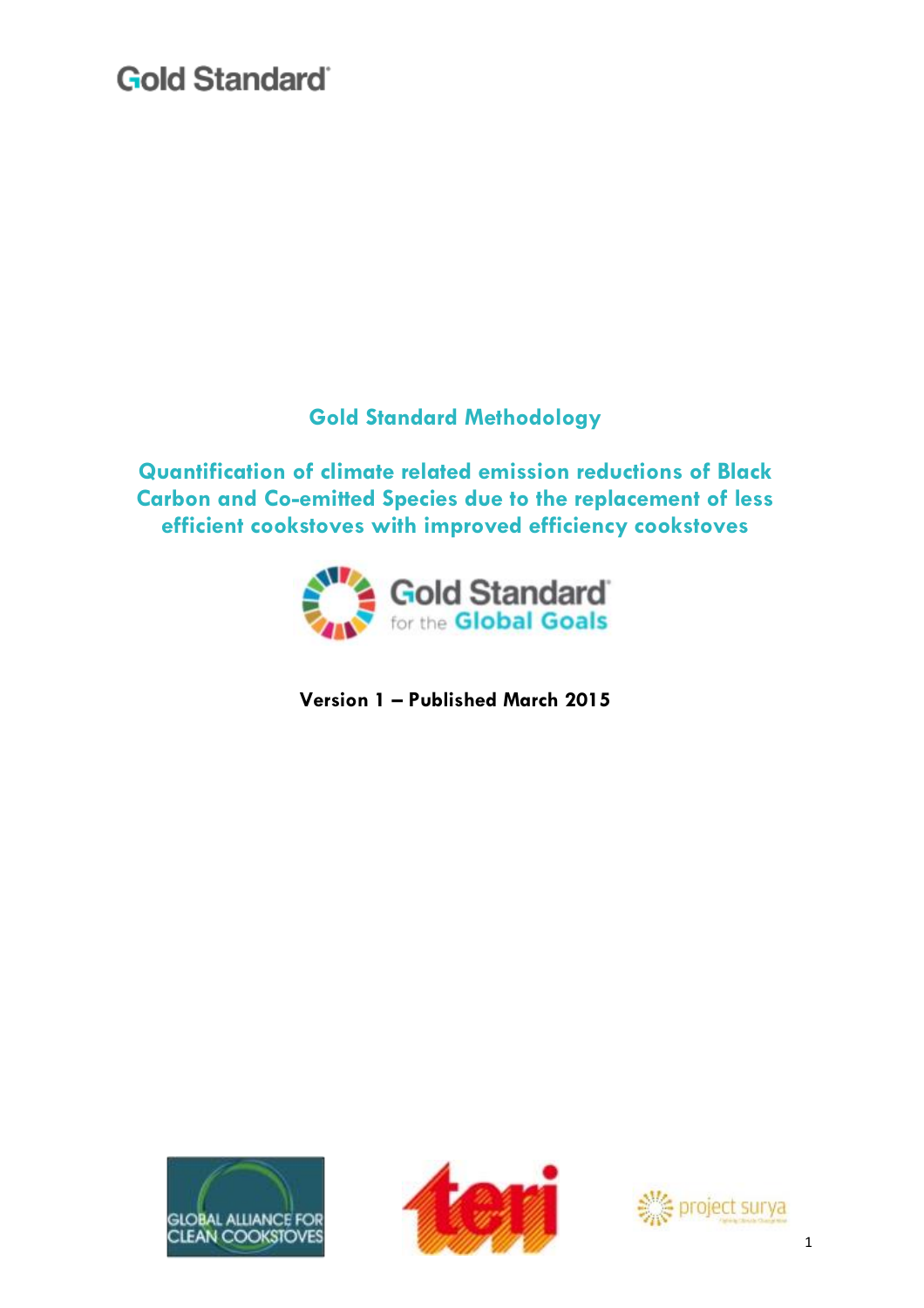### **Table of Contents**

| 2.             |  |
|----------------|--|
| 3.             |  |
| 4.             |  |
| 5.             |  |
| 6.             |  |
| 7.             |  |
| 8.             |  |
|                |  |
| $\mathbf{1}$ . |  |
| 2.             |  |
| 3.             |  |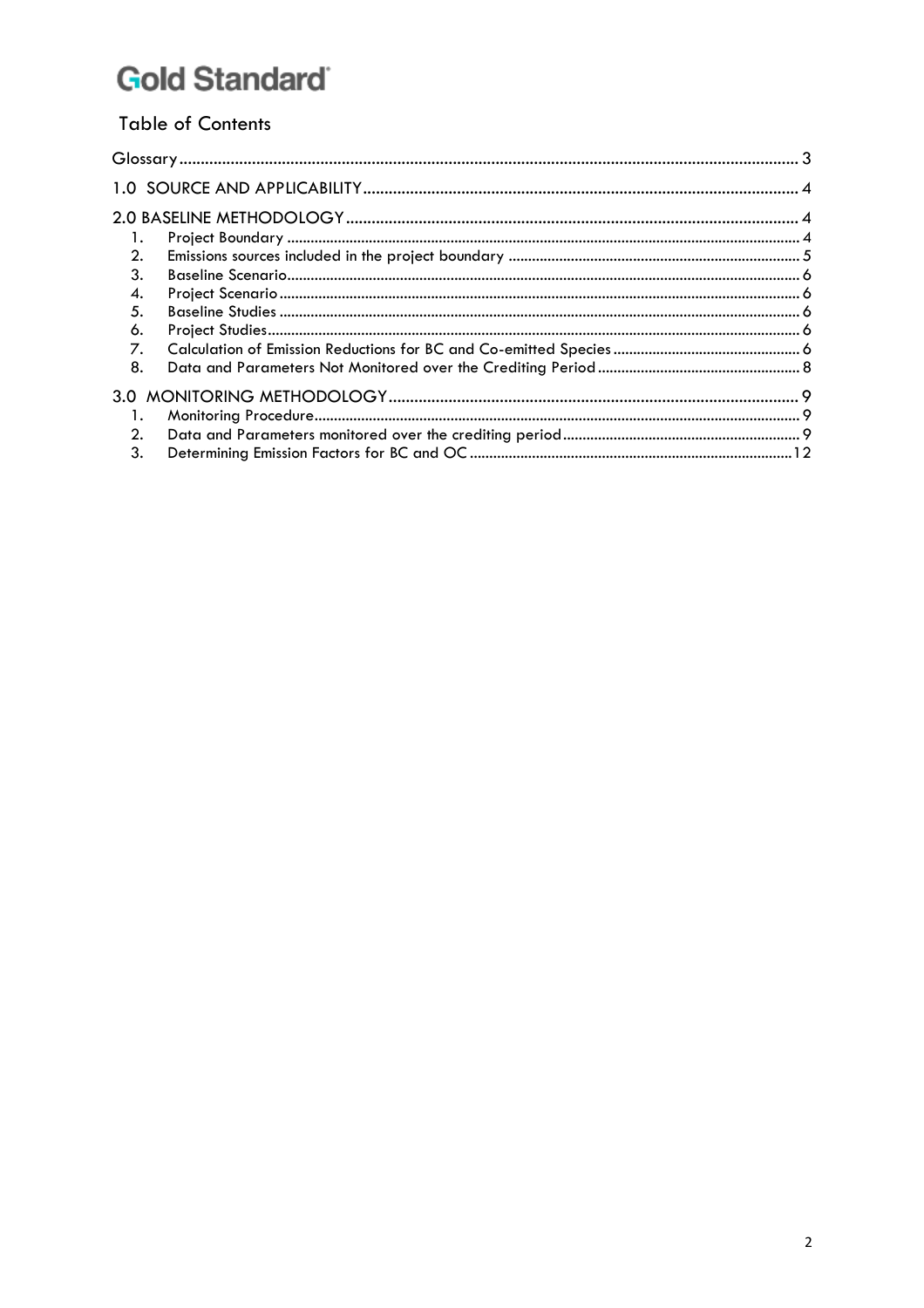### <span id="page-2-0"></span>**Glossary**

| SLCFs/SLCPs                                                                                                | Short-lived climate forcers (SLCFs)/Short-lived climate pollutants (SLCPs)<br>include compounds such as black carbon (BC), methane (CH4),<br>tropospheric ozone $(O_3)$ , and many hydrofluorocarbons (HFCs). These<br>compounds have short lifetimes in the atmosphere compared to long-lived<br>GHGs (LL-GHGs). Although their concentrations/loadings can be elevated<br>by human-related activities and emissions, these compounds do not<br>accumulate in the atmosphere over multi-decadal to centennial time scales<br>and longer, and so their effects on climate are shorter lived,<br>predominantly in days to decades following their emissions.                                                                                                          |
|------------------------------------------------------------------------------------------------------------|----------------------------------------------------------------------------------------------------------------------------------------------------------------------------------------------------------------------------------------------------------------------------------------------------------------------------------------------------------------------------------------------------------------------------------------------------------------------------------------------------------------------------------------------------------------------------------------------------------------------------------------------------------------------------------------------------------------------------------------------------------------------|
|                                                                                                            | Cookstoves fueled by solid fuels are one of the key contributors to SLCPs<br>such as BC, CH <sub>4</sub> and ozone $(O_3)$ precursors like carbon monoxide $(CO)$<br>and volatile organic compounds (VOCs). These are compounds exert<br>positive radiative forcing on the lower atmosphere and surface.                                                                                                                                                                                                                                                                                                                                                                                                                                                             |
| Other Co-<br>emitted Species                                                                               | The incomplete combustion of solid fuels also releases other pollutants<br>such as organic carbon (OC), nitrogen oxides (NOx) and sulfate -<br>creating sulfur dioxide $(SO2)$ . Although the methodology conservatively<br>attributes cooling effect to the organic carbon (OC), recent research<br>suggests that the brown carbon (see definition below) component of OC<br>emissions mitigates the potential cooling effect of total OC emissions from<br>cookstoves activities. The Sulfate species exert cooling effect while NOx<br>leads to a net cooling effect on the lower atmosphere and surface. Note<br>that in this methodology only BC and co-emitted species - which includes<br>OC, CO, VOCs and sulfur species - are accounted for and quantified. |
| <b>Black carbon</b><br>(BC)                                                                                | Black carbon is a solid form of mostly pure carbon that absorbs solar<br>radiation (light) at all wavelengths. BC is one of the most effective<br>aerosols, by mass, at absorbing solar energy. It is sometimes referred to<br>as soot.                                                                                                                                                                                                                                                                                                                                                                                                                                                                                                                              |
| Organic<br>Carbon (OC)                                                                                     | Organic carbon generally refers to the mix of compounds containing<br>carbon compound with another element such as hydrogen or oxygen. OC<br>is a product of incomplete combustion, or formed through the oxidation of<br>VOCs in the atmosphere.                                                                                                                                                                                                                                                                                                                                                                                                                                                                                                                    |
| <b>Brown Carbon</b>                                                                                        | Brown carbon (BrC) refers to a class of OC compounds that absorb<br>ultraviolet (UV) and visible solar radiation. Like BC, BrC leads to global<br>warming. Note that BrC is not accounted for in this methodology.                                                                                                                                                                                                                                                                                                                                                                                                                                                                                                                                                   |
| Volatile<br>Organic<br>Compounds<br>(VOCs) and<br>Non-methane<br>volatile organic<br>compounds<br>(NMVOCs) | Volatile organic compounds (VOCs) have short atmospheric lifetimes<br>(fractions of a day to months) and limited direct effect on radiative<br>forcing. These compounds without methane are called Non-methane<br>volatile organic compounds (NMVOCs). VOCs influence climate through<br>their production of organic aerosols and their<br>involvement in<br>photochemistry, i.e. production of $O_3$ in the presence of NOx and light.                                                                                                                                                                                                                                                                                                                              |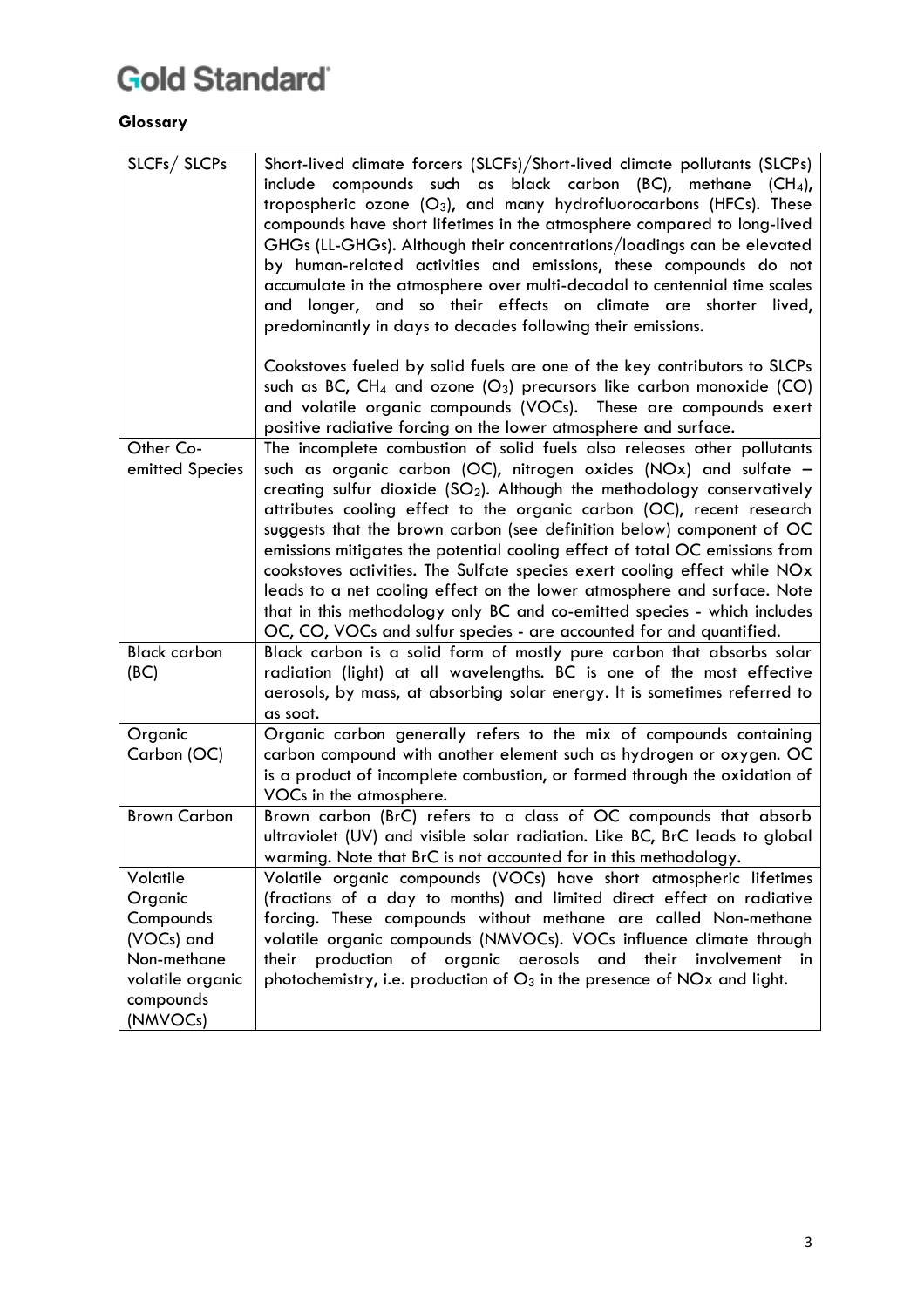### <span id="page-3-0"></span>1.0 SOURCE AND APPLICABILITY

This methodology is applicable to project activities that introduce efficient cookstove technologies and/or practices or switch from non-renewable to renewable biomass for meeting thermal energy requirements for cooking regimes. This document describes the quantification approach to be used in the calculation of emissions reductions from black carbon (BC) and other co-emitted species (including organic carbon (OC), carbon monoxide (CO), non-methane volatile organic carbons (NMVOCs) and sulfates). The methodology is applicable for project activities that will result in emissions reductions of BC and co-emitted species, primarily from lower levels of fuel consumption and/or changes in emission factors (g/kg\_fuel) that can be achieved through use of a more efficient project technology and/or fuel as compared to baseline technology and/or fuel. The methodology described is to be used in conjunction with the Gold Standard methodology, **[Technologies and Practices to](http://www.goldstandard.org/wp-content/uploads/2011/10/GS_110411_TPDDTEC_Methodology.pdf)  [Displace Decentralized Thermal Energy Consumption \(TPDDTEC](http://www.goldstandard.org/wp-content/uploads/2011/10/GS_110411_TPDDTEC_Methodology.pdf)**). Therefore the quantification approach and monitoring requirements for BC and co–emitted species are aligned, wherever possible, with the approach used in the TPDDTEC methodology.

The project activities using this methodology must conform to demonstrate the project eligibility criteria as defined in the TPDDTEC methodology, which outlines the minimum criteria for baseline and project technology as summarised below:

- Project cookstoves are in compliance with minimum IWA performance tier -3 criteria for high power PM and low power PM<sup>1</sup>
- Useful thermal output capacity of project technology (i.e. maximum 150 kW per project technology)
- Defined project boundary
- Incentive mechanism(s) to discourage the parallel use of baseline technology
- Clear communications about ownership rights of carbon credits generated from project technology
- Evaluation criteria to avoid double counting of same project technology in other CDM/voluntary activities
- Specific requirements for fuel switching activities

<span id="page-3-1"></span>Please refer to TPDDTEC methodology for further details of these applicability conditions.

#### **2.0 BASELINE METHODOLOGY**

#### <span id="page-3-2"></span>**1. Project Boundary**

The project developer must provide clear definitions of the project boundary, target area, and the fuel production and collection area2.

 $\overline{a}$ <sup>1</sup> Project can be registered with designed value for "high power PM and low power PM" with evidence provided prior to first issuance of Certified Outcome Statement. Please refer to Table 4.6 IWA Performance tiers, Water Boiling Test protocol for details, available at

http://cleancookstoves.org/technology-and-fuels/testing/protocols.html

<sup>2</sup> The project boundary is to be the physical, geographical site of the baseline, and the proposed cookstoves project and fuel collection area. The target area can be a single country or across multiple adjacent countries in a single sub-region where usage of the considered baseline cookstove is found to be prevalent and uniform across the political boundary. The target area is defined as the outer limit to the project boundary in which the project has a target population.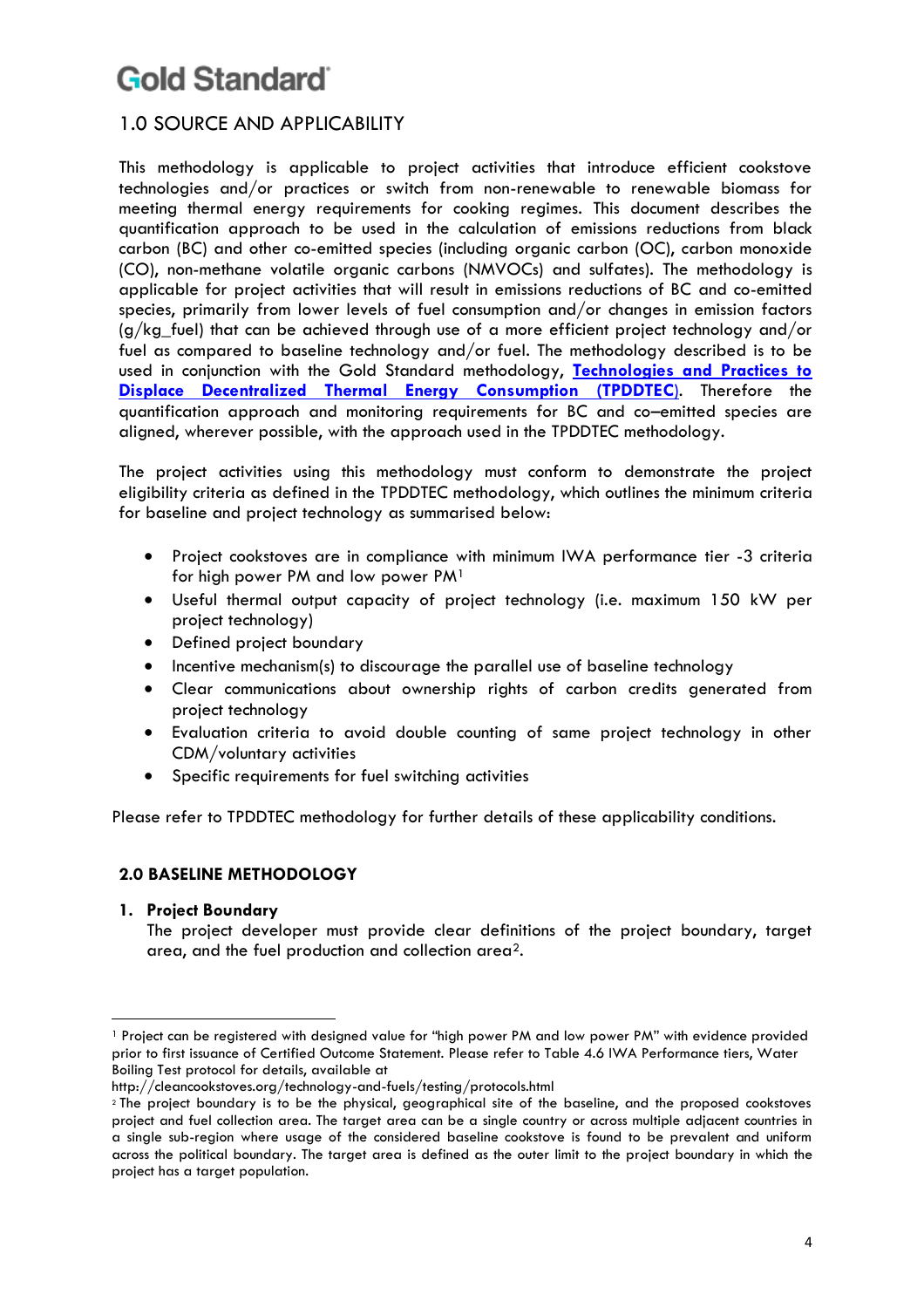#### <span id="page-4-0"></span>**2. Emissions sources included in the project boundary**

Emissions of BC and co-emitted species can occur during fuel production, transport and consumption. In this methodology only the emissions of BC and co-emitted species from fuel consumption are accounted for. Upstream emissions, which include emissions from fuel processing and transportation, may become relevant where there is a change in fuel type from the baseline to project scenario. These emissions must be included in a fuel switch scenario, unless demonstrated and justified to be the same or less in a project scenario compared to the baseline scenario.

Baseline emissions of any gases/pollutants outlined below could be omitted for purposes of simplification if they are:

- Justified to cause warming; OR
- Arguably negligible; OR
- Not applicable to the identified baseline scenario.

All project emissions from the gases/pollutants outlined below must be accounted for, unless:

- Justified to cause cooling; OR
- Arguably negligible; OR
- Not applicable to identified project scenario.

Emissions must be well documented and based on publicly available and verifiable data:

|                 | Source                                                                                                                                                                                   | Gas/Pollutant*                                                                                                                                                               | Included? | Justification / Explanation                                                                                                                                                                |
|-----------------|------------------------------------------------------------------------------------------------------------------------------------------------------------------------------------------|------------------------------------------------------------------------------------------------------------------------------------------------------------------------------|-----------|--------------------------------------------------------------------------------------------------------------------------------------------------------------------------------------------|
| <b>Baseline</b> | ВC<br>Yes<br>OC<br>Yes<br>CO<br>Yes<br>emissions<br><b>NO<sub>x</sub></b><br>Yes<br>Thermal energy<br>emissions.<br><b>NMVOCs</b><br>Yes<br>emissions<br><b>Sulfates</b><br>Yes<br>fuels |                                                                                                                                                                              |           | Important source of emissions                                                                                                                                                              |
|                 |                                                                                                                                                                                          |                                                                                                                                                                              |           | Important source of emissions                                                                                                                                                              |
|                 |                                                                                                                                                                                          |                                                                                                                                                                              |           | May be an important source of                                                                                                                                                              |
|                 |                                                                                                                                                                                          | May be an important source of<br>upstream emissions. It is excluded<br>from cooking activities due to<br>negligible emissions, however it shall<br>be accounted for upstream |           |                                                                                                                                                                                            |
|                 |                                                                                                                                                                                          | May be an important source of                                                                                                                                                |           |                                                                                                                                                                                            |
|                 |                                                                                                                                                                                          |                                                                                                                                                                              |           | May be significant for some type of                                                                                                                                                        |
| Project         |                                                                                                                                                                                          | BC                                                                                                                                                                           | Yes       | Important source of emissions                                                                                                                                                              |
|                 |                                                                                                                                                                                          | OC                                                                                                                                                                           | Yes       | Important source of emissions                                                                                                                                                              |
|                 |                                                                                                                                                                                          | CO                                                                                                                                                                           | Yes       | May be an important source of<br>emissions                                                                                                                                                 |
|                 | Thermal energy                                                                                                                                                                           | NO <sub>x</sub>                                                                                                                                                              | Yes       | May be an important source of<br>upstream emissions. It is excluded<br>from cooking activities due to<br>negligible emissions, however it shall<br>be accounted for upstream<br>emissions. |
|                 |                                                                                                                                                                                          | <b>NMVOCs</b>                                                                                                                                                                | Yes       | May be an important source of<br>emissions                                                                                                                                                 |
|                 |                                                                                                                                                                                          | <b>Sulfates</b>                                                                                                                                                              | Yes       | May be significant for some types<br>of fuels                                                                                                                                              |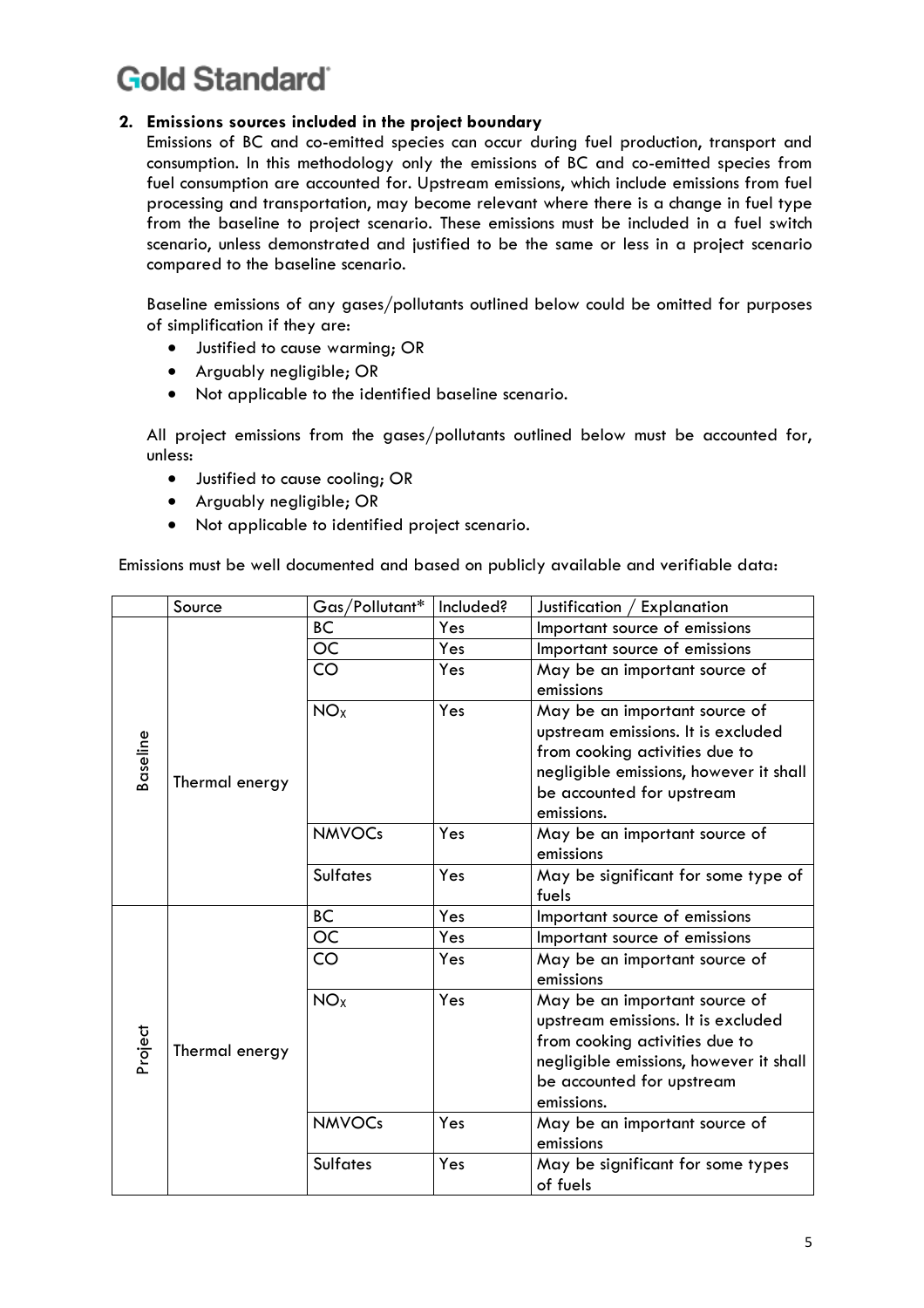\* Methane is also a short-lived climate pollutant (SLCP); however, methane is already considered under the Kyoto Gases category, where it contributes to the estimation of  $tCO<sub>2ea</sub>$ and is eligible for GHGs offsetting purpose. For the purposes of this quantification methodology methane is therefore not included.

#### <span id="page-5-0"></span>**3. Baseline Scenario**

A baseline scenario is defined by the typical baseline fuel consumption pattern and technology use in the population that is targeted to adopt the new project technology. Hence, this "target population" is used to calculate the representative baselines for the project activity.

#### <span id="page-5-1"></span>**4. Project Scenario**

A project scenario is defined by the fuel consumption and technology usage of end-users within a target population that have adopted and are using the new project technology. Climate-related emission reductions are accounted for by comparing fuel consumption in a project scenario to the applicable baseline scenario. For project activities that use different technologies or target populations that consume significantly different fuels, project developers must have clear and distinct baseline and project scenarios for each.

#### <span id="page-5-2"></span>**5. Baseline Studies**

As outlined above, a baseline scenario is defined by the typical fuel consumption patterns and technology use among the target population prior to adopting the project technology. However, a project activity may have more than one applicable baseline scenario for end users with different fuel consumption and use characteristics.

The project developer must conduct the following baseline studies for each baseline scenario:

- I. Baseline survey of target population characteristics. This survey needs to provide critical information on the target population, baseline technology use, fuel consumption and use, leakage and sustainable development indicators.
- II. Baseline Performance Field Test (BFT) of fuel consumption and use (e.g. Kitchen Performance Test (KPT) in the case of cookstoves)

#### <span id="page-5-3"></span>**6. Project Studies**

A project scenario is defined by the adoption of project technologies by end users within a target population within the project area. The project developer must conduct a project survey of the target populations characteristics and project performance field test (PFT) of fuel consumption for each project scenario. This must be done in accordance with the schedule set out in Annex 5 of TPDDTEC methodology. These project studies have the same requirements as the baseline studies, but the project survey and PFT are conducted with end users representative of the project scenario target population and currently using the project technology.

#### <span id="page-5-4"></span>**7. Calculation of Emission Reductions for BC and Co-emitted Species**

The emission reductions of BC and co-emitted species are quantified by comparing the fuel quantity and emissions factor for a given project scenario to those for the applicable baseline scenario. The overall reductions achieved by the project activity in year y are calculated as follows:

$$
ER_{BC\&CSs,y} = \sum_{b,p} (N_{p,y} * U_{p,y}) * (ER_{BCeq,y}) / 1000
$$
\nwhere,  
\nER<sub>BR\&CSs,y</sub>   
\nE<sub>BR\&CSs,y</sub>   
\nE<sub>Br</sub>   
\n
$$
EM_{B\&CSs,y}
$$
\n
$$
Sum over all relevant (baseline b/project p) couples
$$
\n(1)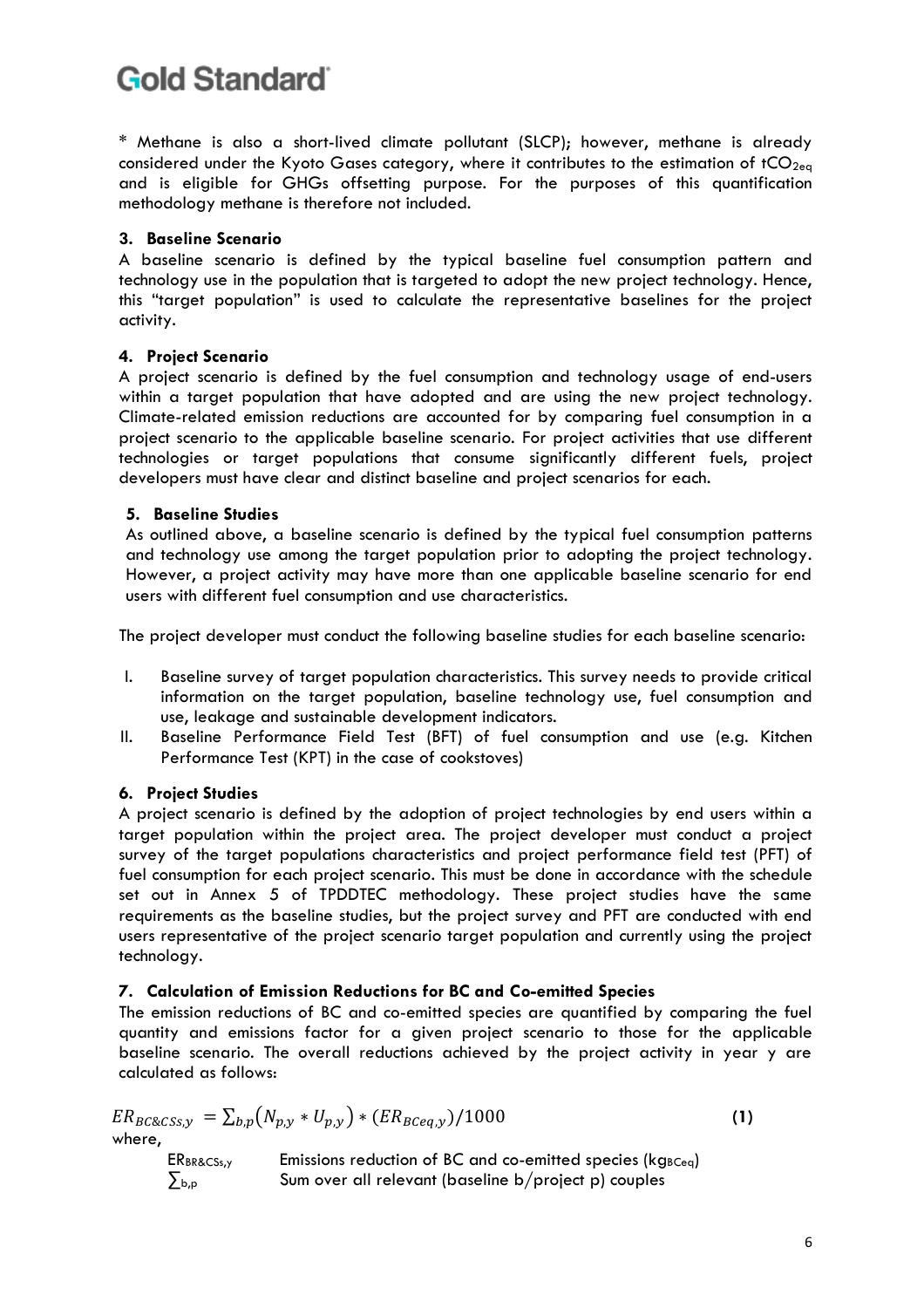| $N_{p,y}$      | Cumulative number of project technology-days included in the project    |
|----------------|-------------------------------------------------------------------------|
|                | database for project scenario p against baseline scenario b in year y   |
| $U_{p,y}$      | Cumulative usage rate for technologies in project scenario p in year y, |
|                | based on cumulative adoption rate and drop off rate (fraction)          |
| $ER_{BCeq, Y}$ | BC and co-emitted species emission reduction for an individual          |
|                | technology of project p and fuel use against an individual technology   |
|                | of baseline b and fuel use in year y (kg <sub>BCeq</sub> )              |

The other species, primarily OC, CO, NMVOCs and sulfates, are accounted for under categories for co-emitted species. The following equation is applied to quantify the emissions reductions of BC and co-emitted species per cookstove unit.

$$
ER_{BCeq,y} = \sum_{x \in \{BC,OC,CO, NMVOCs, SO4^{-2}\}} (f_{eq,x} * (P_{b,y} * EF_{b,x,y} * AF_{b,x} - P_{p,y} * EF_{p,x,y} * AF_{p,x,y} * AF_{p,x})
$$

where,

 $P_{b}$ , Quantity of fuel consumed in baseline scenario b during year y, in kg per unit per day

 $P_{p,y}$  Quantity of fuel consumed in project scenario p during year y, in kg per unit per day

 $f_{\text{e}a,x}$  BC equivalent conversion factor for species x

 $EF_{b,x,y}$  Emission factor for species x for baseline technology b in year y, in g/kg fuel consumed

- EF<sub>p xy</sub> Emission factor for species x for project technology p in year y, in g/kg fuel consumed
- $AF<sub>b,x</sub>$  Adjustment factor to account for any bias in laboratory vs. field testing to determine species x emission factor for baseline technology. If emission factors are determined by carrying out laboratory tests or field tests apply 1.0 as adjustment factor in either case (see below).
- AF<sub>p.x</sub> Adjustment factor to account for any bias in laboratory vs. field testing to determine species x emission factor for project technology. If emission factors are determined by carrying out laboratory tests or field tests apply 1.0 as adjustment factor in either case (see below).

The Adjustment Factor ( $AF<sub>b,x</sub>$  and  $AF<sub>p,x</sub>$ ) to account for any bias in laboratory vs field emission factor and fuel variability (moisture content/mix) will be updated following planned review of pending/future studies on BC and co-emitted species. The project developers are encouraged to submit relevant information regarding BC and co-emitted species emissions factors for GS review.

The methodology allows BC and co-emitted species emission factors to be determined through laboratory or field-testing. The laboratory based emission factors may vary significantly as compared to those determined through field measurements. Therefore the lab based emission factors should be adjusted for any bias in laboratory vs. field-testing by applying adjustment factors.

#### **BC equivalent conversion factor:**

The BC equivalent conversion factor for species x is a ratio of the GWP of co-emitted species to the GWP of BC for the 20-year time horizon as calculated by the IPCC on a global basis. The global IPCC values are provided in the next section. The project developer can apply the regional GWP values or sector specific GWP values for BC and co-emitted species. The regional (country or group of countries) GWP values must be derived from peer-reviewed publications. The regional values will be subject to further review and approval from Gold Standard. The approved regional values can be applied for subsequent projects developed in the same region and for the same sector.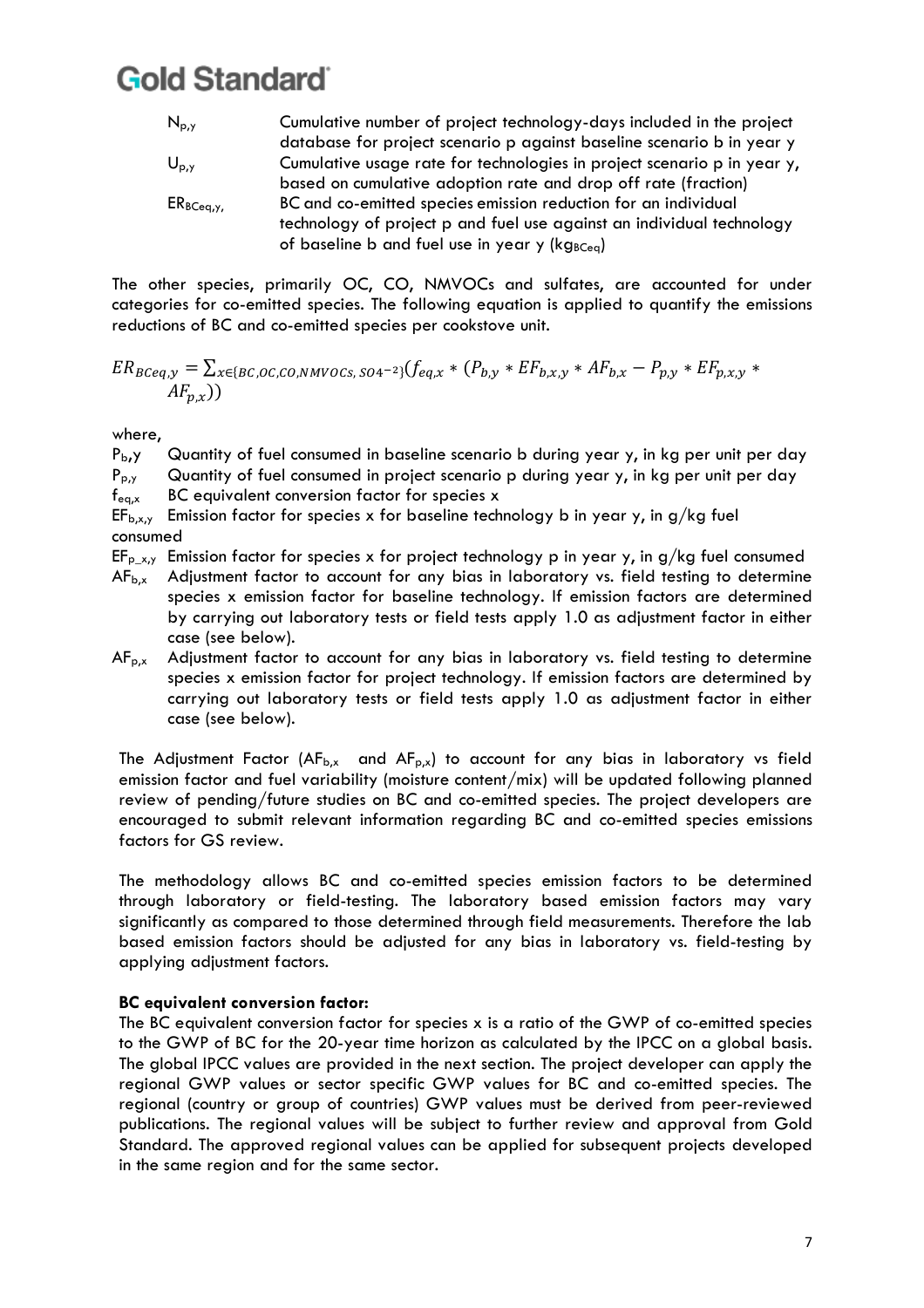#### <span id="page-7-0"></span>**8. Data and Parameters Not Monitored over the Crediting Period**

The parameters that are fixed ex-ante (not required to be monitored over the crediting period) are listed in the table below.

| Data / Parameter: | $f_{eq,x}$                                                                                                        |                                      |                                           |  |
|-------------------|-------------------------------------------------------------------------------------------------------------------|--------------------------------------|-------------------------------------------|--|
| Data unit:        | Fraction                                                                                                          |                                      |                                           |  |
| Description:      | Ratio of GWP-20 of co-emitted species to the GWP-20 of BC                                                         |                                      |                                           |  |
|                   | <b>Species</b>                                                                                                    | GWP_20 (IPCC,<br>$2013$ <sup>3</sup> | $f_{eq,x}$ (i.e.,<br>$GWPspecies,x/GWPBC$ |  |
|                   | <b>BC</b>                                                                                                         | 2421                                 | 1.000                                     |  |
|                   | <b>OC</b>                                                                                                         | $-244$                               | $-0.100$                                  |  |
|                   | CO                                                                                                                | 5.9                                  | 0.002                                     |  |
|                   | <b>VOCs</b>                                                                                                       | 14                                   | 0.006                                     |  |
|                   | $SO4 - 2$                                                                                                         | $-141$                               | $-0.058$                                  |  |
|                   | "-" A negative sign indicates that emission of the species leads to<br>cooling of the surface-troposphere system. |                                      |                                           |  |
| Source of data:   | IPCC global average defaults or regional values based on credible<br>published literature                         |                                      |                                           |  |
| Any comment:      |                                                                                                                   |                                      |                                           |  |

| Data / Parameter: | $AF_{b,x}$                                                                                                                                                                                                                                                                       |
|-------------------|----------------------------------------------------------------------------------------------------------------------------------------------------------------------------------------------------------------------------------------------------------------------------------|
| Data unit:        | -                                                                                                                                                                                                                                                                                |
| Description:      | Adjustment factor to account for any bias in laboratory vs. field -<br>testing for species "x" emission factor for baseline technology.<br>- If emission factors are determined by carrying out laboratory tests<br>or field tests apply 1.0 as adjustment factor in either case |
| Source of data:   | -                                                                                                                                                                                                                                                                                |
| Any comment:      |                                                                                                                                                                                                                                                                                  |

| Data / Parameter: | $AF_{p,x}$                                                                                                                                                                                                                                                                                                 |
|-------------------|------------------------------------------------------------------------------------------------------------------------------------------------------------------------------------------------------------------------------------------------------------------------------------------------------------|
| Data unit:        |                                                                                                                                                                                                                                                                                                            |
| Description:      | Adjustment factor to account for any bias in laboratory vs. field<br>testing to determine the species "x"emission factor for project<br>technology.<br>If emission factors are determined by carrying out<br>$\bullet$<br>laboratory tests or field tests apply 1.0 as adjustment factor<br>in either case |
| Source of data:   |                                                                                                                                                                                                                                                                                                            |
| Any comment:      |                                                                                                                                                                                                                                                                                                            |

<span id="page-7-1"></span> $\overline{a}$ <sup>3</sup> IPCC, 2013, Table 8.SM.17, Metric to support Figures, Chapter 8 Anthropogenic and Natural Radiative Forcing, *Climate Change 2013: The Physical Science Basis*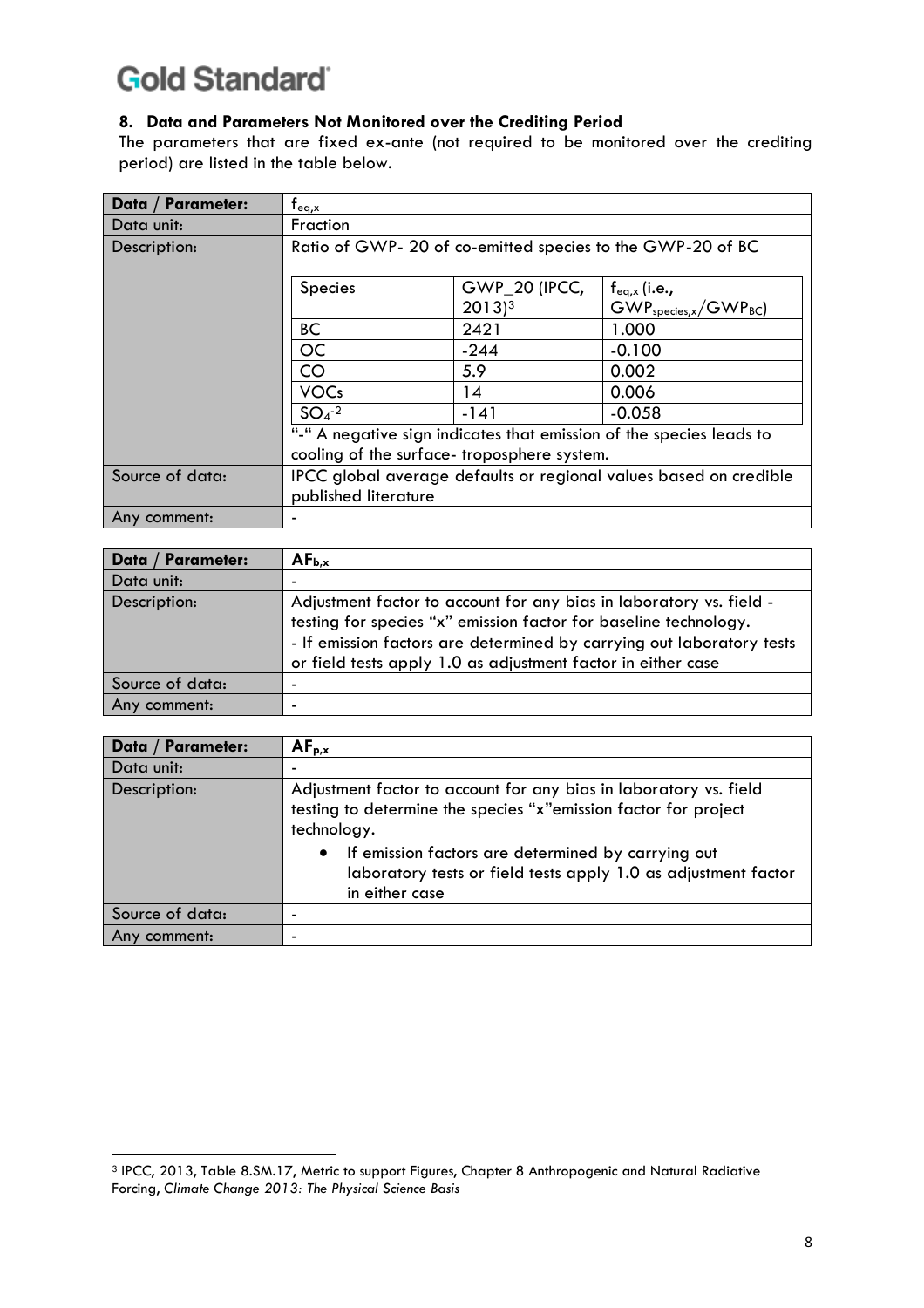### **3.0 MONITORING METHODOLOGY**

#### <span id="page-8-0"></span>**1. Monitoring Procedure**

A total sales record and project database must be continuously maintained. For each project scenario a monitoring survey and usage survey must be conducted annually to update monitoring parameters over the crediting period of the project. For each baseline and project scenario the BFT and PFT must be updated every two years, respectively, except in cases of a fixed baseline where there is no need for updating BFT. Further guidelines for monitoring, performance tests and other studies are provided in the TPDDTEC methodology.

If fuelwood is identified as the baseline fuel and /or project fuel, the project developer may choose to monitor  $PM_{2.5}$  as the proxy monitoring parameter<sup>4</sup> for OC. In such cases, the OC emissions shall be determined using the following equation.

$$
EF_{OC} = (EF_{PM2.5} - EF_{BC})/1.8
$$
 (3)

where,

 $\overline{a}$ 

 $EF_{OC}$  Emission factor for OC for baseline and/or project technology p in year y in g/kg fuel consumed

EF<sub>PM2.5</sub> Emission factor for PM<sub>2.5</sub> for baseline and/or project technology p in year y in g/kg fuel consumed

 $EF_{BC}$  Emission factor for BC for baseline and/or project technology p in year y in g/kg fuel consumed

| Parameter                                                     | <b>Details</b>                                                               | Unit                                           | <b>Reference/Source</b>                                                                        |
|---------------------------------------------------------------|------------------------------------------------------------------------------|------------------------------------------------|------------------------------------------------------------------------------------------------|
|                                                               | As per TPDDTEC methodology                                                   |                                                |                                                                                                |
| $P_{b,y}$ (only<br>applicable if<br>baseline is<br>not fixed) | Quantity of fuel that is<br>consumed in baseline<br>scenario b during year y | $kg/unit$ -day,<br>$kg/person-$<br>meal, etc.  | Baseline field tests (FT),<br>baseline FT updates, and<br>any applicable adjustment<br>factors |
| $P_{p,y}$                                                     | Quantity of fuel that is<br>consumed in project<br>scenario p during year y  | $kg/$ unit-day,<br>$kg/person-$<br>meal, etc.  | Project FT, project FT<br>updates, and any<br>applicable adjustment<br>factors                 |
| $U_{p,y}$                                                     | Usage rate in project<br>scenario p during year y                            | $\frac{0}{0}$                                  | Monitoring surveys                                                                             |
| $N_{p,y}$                                                     | Project technologies<br>credited (units)                                     | Technologies in<br>the project<br>database for | Total sales record                                                                             |

#### <span id="page-8-1"></span>**2. Data and Parameters monitored over the crediting period**

<sup>4</sup> The PM emission factor agrees well with the sum of organic matter (OM) and Black Carbon (BC) emission factors, where organic matter represents organic carbon and associated elements. For fuelwood typical OM to OC ratio varies between 1.5 and 2.1. An average value i.e., 1.8 of this range is applied here. For details please refer to

i. Roden CA, Bond TC, Conway S, Benjamin A, Pinel O (2006) Emission factors and real-time optical properties of particles emitted from traditional wood burning cookstoves. Environmental Science & Technology 40: 6750-675

ii. MacCarty N, Ogle D, Still D, Bond T, Roden C (2008) A laboratory comparison of the global warming impact of five major types of biomass cooking stoves. Energy for Sustainable Development 12: 56-65

iii. Johnson M, Bond TC, Lam N, Weyant C, Chen W, Ellis J, Modi V, Joshi Sandeep, Yagnaraman M, Pennise D (2011); In-Home Assessment of Greenhouse Gas and Aerosol Emissions from Biomass Cookstoves in Developing Countries. USAID, 2011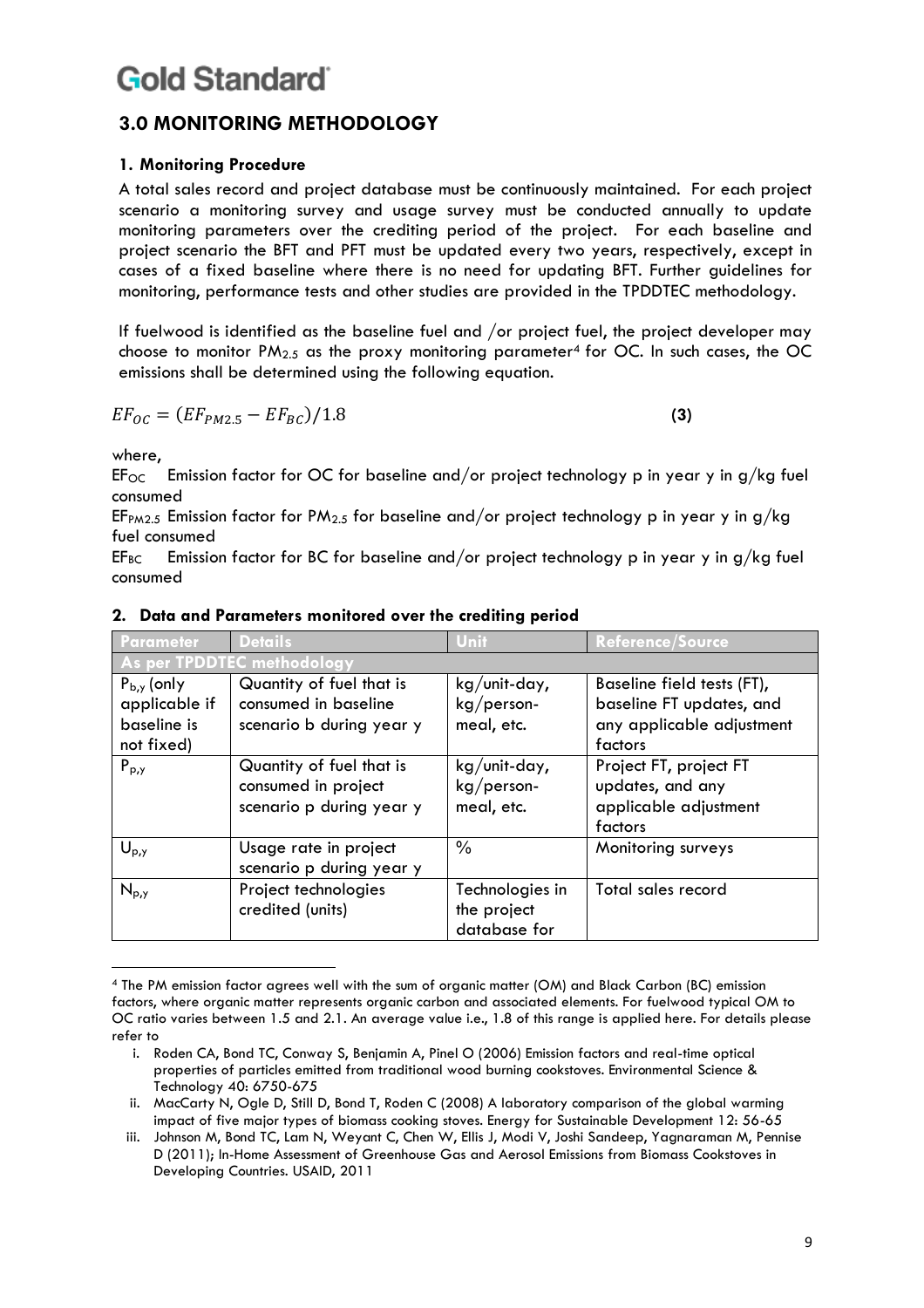|  | project scenario<br>p through year |  |
|--|------------------------------------|--|
|  |                                    |  |

| Data / Parameter: | EF <sub>b,BC</sub>                                                   |
|-------------------|----------------------------------------------------------------------|
| Data unit:        | $g/kg$ -fuel                                                         |
| Description:      | BC emission factor arising from the fuel consumption in the baseline |
|                   | scenario                                                             |
| Source of data:   | Laboratory or field test                                             |
| Monitoring        | Ex-ante fixed for a given crediting period                           |
| frequency:        |                                                                      |
| QA/QC procedures: | Transparent data analysis and reporting                              |
| Any comment:      | A representative emission factor for each baseline technology type   |
|                   | and fuel that is being compared for project crediting                |

| Data / Parameter: | $EF_{p,BC}$                                                                          |
|-------------------|--------------------------------------------------------------------------------------|
| Data unit:        | $g/kg$ -fuel                                                                         |
| Description:      | BC emission factor arising from the project technology and fuel                      |
|                   | consumption in the project scenario                                                  |
| Source of data:   | Fixed Stoves:                                                                        |
|                   | 1st test: Laboratory test to measure emission factor (g/kg of fuel) with             |
|                   | field measurements of BC concentration $(g/m3)$ OR field tests to                    |
|                   | measure emission factor ( $g/kg$ of fuel).                                           |
|                   | 2 <sup>nd</sup> test and subsequent field tests: Field measurements of BC            |
|                   | concentration ( $g/m^3$ ) OR field tests to measure emission factor ( $g/kg$         |
|                   | of fuel)                                                                             |
|                   |                                                                                      |
|                   | <b>Portable Stoves:</b>                                                              |
|                   | The test options as mentioned for fixed stoves OR following approach<br>can be used: |
|                   | 1st test: Laboratory test to measure emission factor (g/kg of fuel)                  |
|                   | 2 <sup>nd</sup> test and subsequent tests: Laboratory test to measure emission       |
|                   | factor (g/kg of fuel) for a sample of five randomly selected                         |
|                   | cookstoves in use of specific age -group. Emission factor once                       |
|                   | determined for specific age group can be used for same cookstove                     |
|                   | models installed at later stage with same age group                                  |
| Monitoring        | Updated every two years, or more frequently                                          |
| frequency:        |                                                                                      |
| QA/QC procedures: | Transparent data analysis and reporting                                              |
| Any comment:      | A representative emission factor for each project technology type                    |
|                   | and fuel that is being compared for project crediting                                |

| Parameter:<br>  Data | EF <sub>b,OC</sub>                                                   |
|----------------------|----------------------------------------------------------------------|
| Data unit:           | $g/kg$ -fuel                                                         |
| Description:         | OC emission factor arising from the fuel consumption in the baseline |
|                      | scenario                                                             |
| Source of data:      | Laboratory or field test                                             |
| Monitoring           | Ex-ante fixed for a given crediting period                           |
| frequency:           |                                                                      |
| QA/QC procedures:    | Transparent data analysis and reporting                              |
| Any comment:         | OC emission factor for baseline technology can be derived following  |
|                      | the options below.                                                   |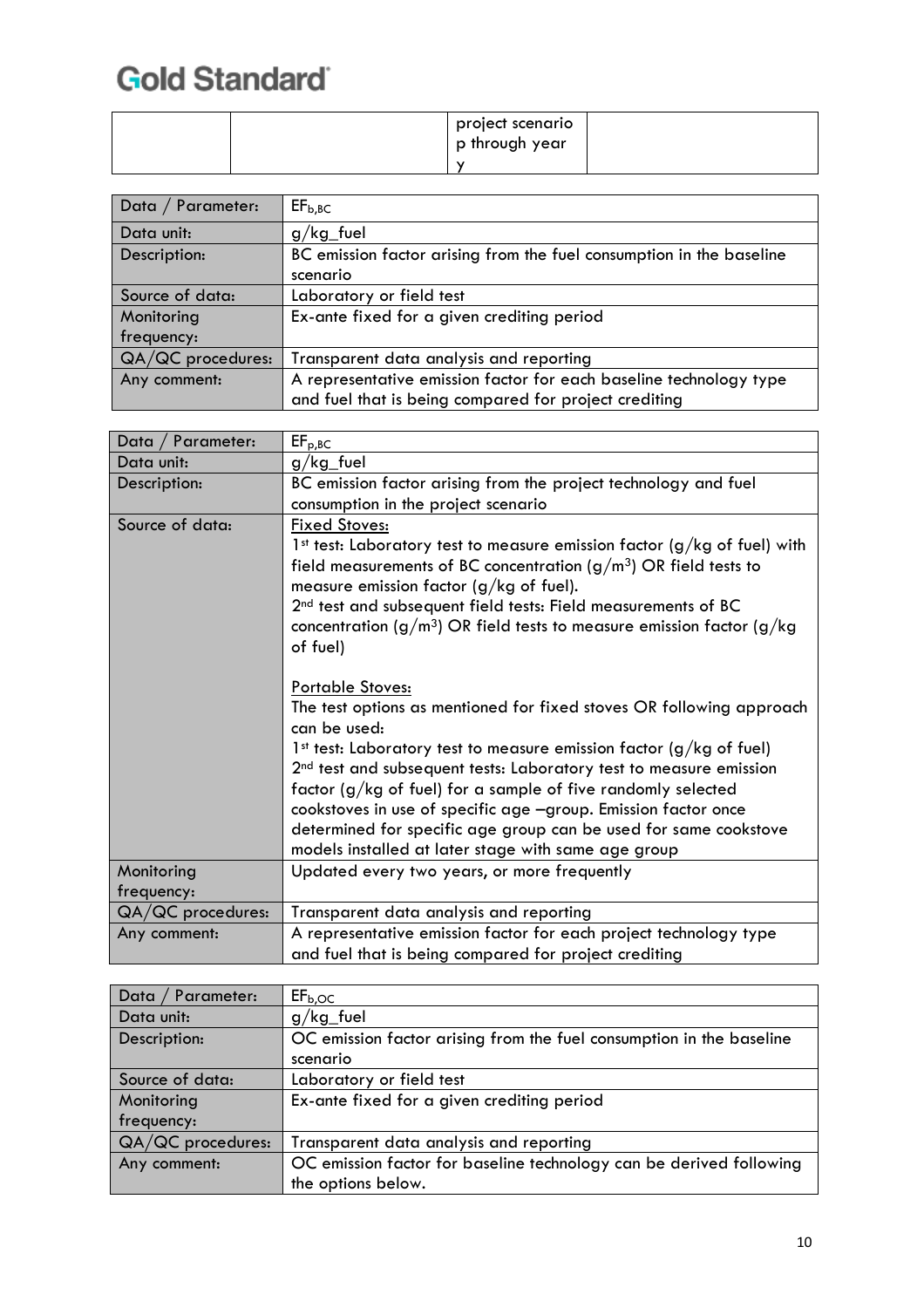| 1. Direct measurement: The OC emission factor can be           |
|----------------------------------------------------------------|
| determined by testing a representative sample of the           |
| baseline technology for OC in the laboratory or field          |
| following the established test methods.                        |
| 2. Indirect measurement (for fuelwood only): The OC emission   |
| factor can established by testing a representative sample of   |
| baseline technology and fuel for $PM_{2.5}$ (g/kg_fuel) in     |
| laboratory or in field following the established test methods. |
| The OC emission factor can be derived following the eq 3       |
| mentioned above in section 3.1.                                |

| $EF_{p,OC}$                                                                             |
|-----------------------------------------------------------------------------------------|
| $g/kg$ -fuel                                                                            |
| OC emission factor arising from the project technology and fuel                         |
| consumption in project scenario                                                         |
| Direct or indirect measurement for OC emission factor for specific                      |
| type of cookstoves as mentioned below.                                                  |
|                                                                                         |
| <b>Fixed Stoves:</b>                                                                    |
| 1st test: Laboratory test to measure emission factor (g/kg of fuel) with                |
| field measurements of concentration $(g/m3)$ OR field tests to measure                  |
| emission factor ( $g/kg$ of fuel).                                                      |
| 2 <sup>nd</sup> test and subsequent tests: Field measurements of concentration          |
| $(g/m3)$ OR lab OR field tests to measure emission factor (g/kg of<br>fuel)             |
|                                                                                         |
| Portable Stoves:                                                                        |
| The test options as mentioned for fixed stoves OR following approach                    |
| can be used:                                                                            |
| 1st test: Laboratory test to measure emission factor (g/kg of fuel)                     |
| 2 <sup>nd</sup> test and subsequent tests: Laboratory test to measure emission          |
| factor (g/kg of fuel) for a sample of five randomly selected                            |
| cookstoves in use of specific age -group. Emission factor once                          |
| determined for specific age group can be used for same cookstove                        |
| models installed at later stage with same age group                                     |
| Updated every two years, or more frequently                                             |
|                                                                                         |
| Transparent data analysis and reporting                                                 |
| OC emission factor for project technology can be derived following                      |
| the options below.                                                                      |
| 1. Direct measurement: The OC emission factor can be                                    |
| determined by testing a representative sample of project                                |
| technology for OC in the laboratory or field following the<br>established test methods. |
| 2. Indirect measurement (for fuelwood only): The OC emission                            |
| factor can be determined by testing a representative sample                             |
| of project technology for PM <sub>2.5</sub> (g/kg_fuel) in the laboratory               |
| or field following the established test methods. The OC                                 |
| emission factor can be derived following the eq 3 mentioned                             |
| above in section 3.1                                                                    |
|                                                                                         |

| Data / Parameter: | $\mathsf{IF}_{b,CO, NMVOCs, SO4}^2$ |
|-------------------|-------------------------------------|
|-------------------|-------------------------------------|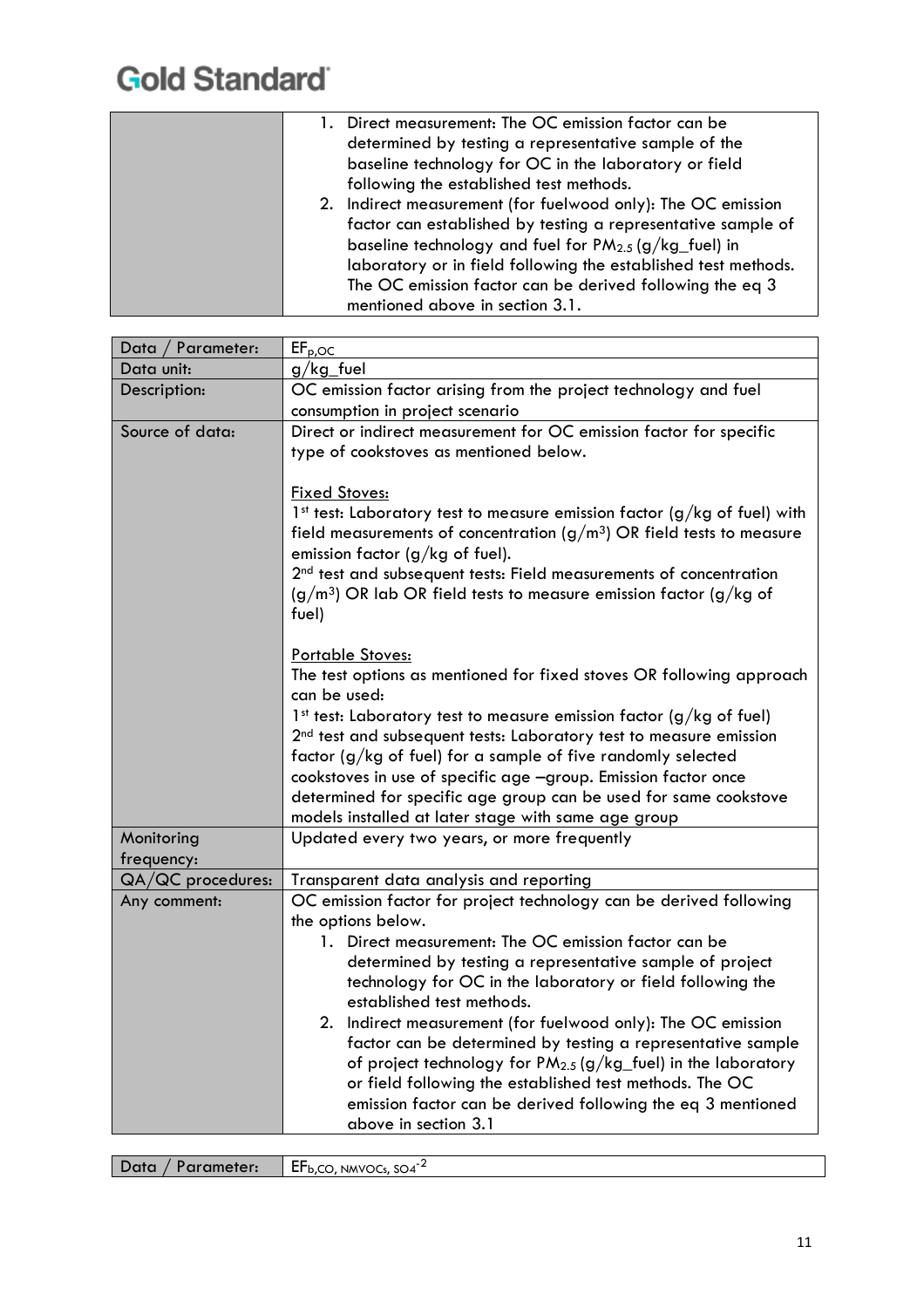| Data unit:        | $g/kg$ fuel                                                            |
|-------------------|------------------------------------------------------------------------|
| Description:      | Co-emitted species (CO, NMVOCs, $SO4$ -2) emission factor arising from |
|                   | the fuel consumption in baseline scenario                              |
| Source of data:   | Laboratory test or field test                                          |
| Monitoring        | Ex-ante fixed for a given crediting period                             |
| frequency:        |                                                                        |
| QA/QC procedures: | Transparent data analysis and reporting                                |
| Any comment:      | A representative emission factor for each baseline technology type     |
|                   | and fuel use that is being compared for project crediting              |

| Data /<br>Parameter: | $EF_{p, CO, NMVOCs, SO4}$ <sup>-2</sup>                                              |
|----------------------|--------------------------------------------------------------------------------------|
|                      |                                                                                      |
| Data unit:           | $g/kg$ -fuel                                                                         |
| Description:         | Co-emitted species (CO, NMVOCs, $SO4$ <sup>-2</sup> ) emission factor arising from   |
|                      | project technology and fuel consumption in project scenario                          |
| Source of data:      |                                                                                      |
|                      | <b>Fixed Stoves:</b>                                                                 |
|                      | 1 <sup>st</sup> test: Laboratory test to measure emission factor (g/kg of fuel) with |
|                      | field measurements of species x concentration $(g/m3)$ OR field tests to             |
|                      | measure emission factor $(g/kg$ of fuel).                                            |
|                      | 2 <sup>nd</sup> test and subsequent tests: Field measurements of species x           |
|                      | concentration ( $g/m^3$ ) OR field tests to measure emission factor ( $g/kg$         |
|                      | of fuel)                                                                             |
|                      |                                                                                      |
|                      | <b>Portable Stoves:</b>                                                              |
|                      | The test options as mentioned for fixed stoves OR following approach                 |
|                      | can be used:                                                                         |
|                      | 1 <sup>st</sup> test: Laboratory test to measure emission factor (g/kg of fuel)      |
|                      | 2 <sup>nd</sup> test and subsequent tests: Laboratory test to measure emission       |
|                      | factor (g/kg of fuel) for a sample of five randomly selected                         |
|                      | cookstoves in use of specific age -group. Emission factor once                       |
|                      |                                                                                      |
|                      | determined for specific age group can be used for same cookstove                     |
|                      | models installed at later stage with same age group                                  |
| Monitoring           | Updated every two years, or more frequently                                          |
| frequency:           |                                                                                      |
| QA/QC procedures:    | Transparent data analysis and reporting                                              |
| Any comment:         | A representative emission factor for each project technology type and                |
|                      | fuel that is being compared for project crediting                                    |

#### <span id="page-11-0"></span>**3. Determining Emission Factors for BC and OC**

The BC and co-emitted species emission factors for baseline and project technology are to be determined by carrying out field test / lab test or a combination of laboratory and field based measurements, following WBT, CCT or KPT protocols. The same testing protocol shall be followed for baseline and project technologies and throughout the crediting period. The various options for measurements are depicted in figure on next page. The emissions factor for co-emitted species can be estimated using the approach defined for measuring BC.

Calculating updated emission factors for 2nd and subsequent tests: If using field based measurements of concentrations of species "x" to estimate the emission factor for the year y, multiply the ratio of concentration of species "x"  $(g/m^3)$  for year y and first concentration test, by the emissions factor for species "x" (g/kg\_fuel) as determined in the first test. Where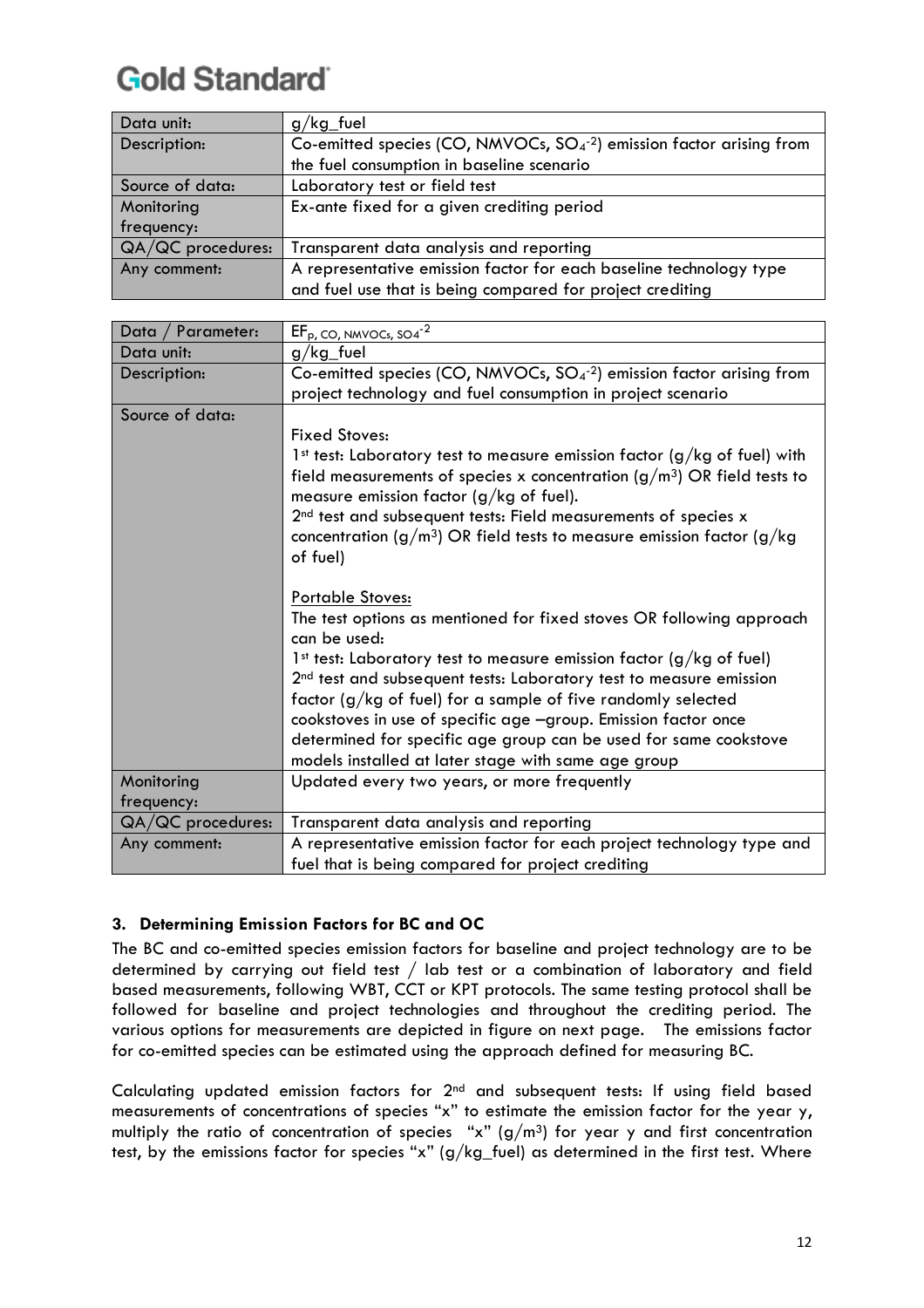portable project cookstoves are employed a sample of five randomly selected cookstoves in use may be sent for lab testing of emission factors for all species considered.

If a lab-based measurement is used, then the emission factor shall be derived based on atleast five tests each for individual baseline and project stove technologies. If the results from the five tests do not meet the 90/30 precision level either the sample size must be increased or the mean values shall be adjusted for the error by applying lower and upper bound of the one-sided confidence interval for baseline and project emissions factors, respectively.

To carry out the field tests for BC,  $PM_{2.5}$  and other species concentrations/emission factors, the minimum sample size must be above greater than 20. The project developer needs to demonstrate that the 90/30 precision level is met so the mean value can be applied. If the results do not meet the 90/30 precision level either the sample size must be increased or the mean values shall be adjusted for the error by applying lower and upper bound of the onesided confidence interval for baseline and project emissions factors, respectively. For further guidelines, refer to Annex-5 of the TPDDTEC methodology.

Note that the project technology must not lead to higher emissions of PM2.5 and BC as compared to the baseline situation. If a project activity fails to meet this condition during crediting period, the project activity would not be eligible for claiming BC and co-emitted species emission reduction benefits.

If the baseline cookstove remains in use in parallel with the project cookstove, corresponding emissions must of course be accounted for as part of the project emissions. The parallel use of baseline-stove shall be determined based on number of meals cooked using baseline stove through monitoring surveys. The project emissions factor shall be estimated by applying the weighted average of emissions factor as per the meals cooked using baseline and project cookstoves.